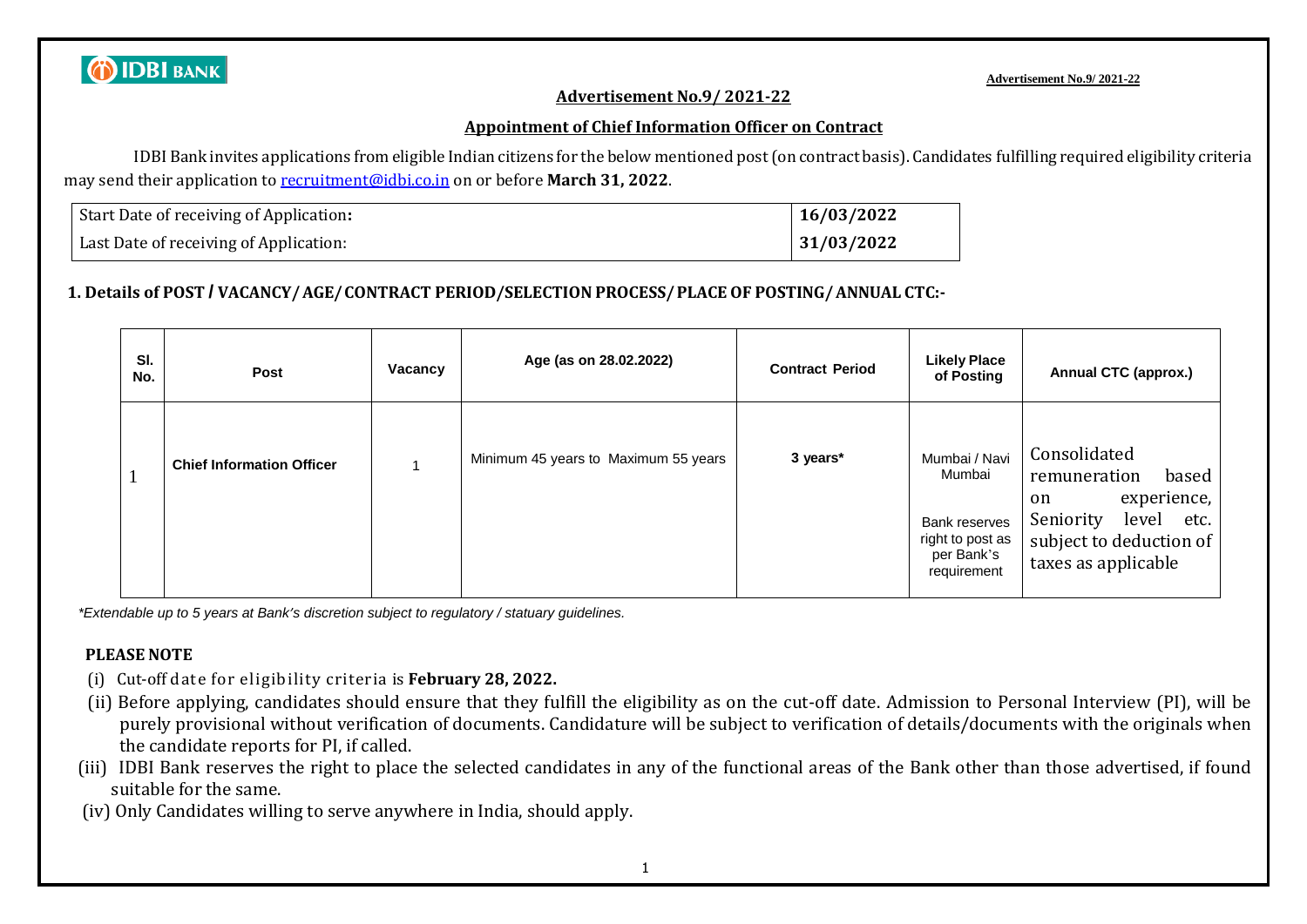# **O IDBI BANK**

#### 2. **Eligibility criteria**

#### 2.01 **Nationality/Citizenship**:

Candidates must be either (a) a citizen of India, or (b) a subject of Nepal, or (c) a subject of Bhutan, or (d) a Tibetan refugee (who came over to India before 1st January 1962) with the intention of permanently settling in India or (e) a person of Indian origin, who have migrated from Pakistan, Myanmar (formally Burma), Sri Lanka, East African Countries of Kenya, Uganda, the United Republic of Tanzania (formerly Tanganyika and Zanzibar), Zambia, Malawi, Zaire, Ethiopia and Vietnam with the intention of permanently settling in India, provided that the candidate belonging to categories (b), (c), (d) or (e) above shall be a person in whose favour a certificate of eligibility has been issued by Government of India.

#### 2.02 **Age, Educational qualification and Experience as on February 28, 2022:**

| <b>Sl</b> | Post                                                                                                | <b>Educational Qualification</b>                                                                                                                                                                                                                                                                        | <b>Specific Skill Required</b>                                                                                                                                                                                                                                                                                                                                                                                                                                                                                                                                                                                                                                                                                                                                                                                                                                                                                  | Work Experience (as on 28-02-                                                                                                                                                                                                                                                                                                                                                                                                                                                                                                                                                                                                            | <b>Job Profile</b>                                                                                                                                                                                                                                                                                                                                                                                                                                                                                                                                                                                                                                                                                                                                                                                                                                                                                   |
|-----------|-----------------------------------------------------------------------------------------------------|---------------------------------------------------------------------------------------------------------------------------------------------------------------------------------------------------------------------------------------------------------------------------------------------------------|-----------------------------------------------------------------------------------------------------------------------------------------------------------------------------------------------------------------------------------------------------------------------------------------------------------------------------------------------------------------------------------------------------------------------------------------------------------------------------------------------------------------------------------------------------------------------------------------------------------------------------------------------------------------------------------------------------------------------------------------------------------------------------------------------------------------------------------------------------------------------------------------------------------------|------------------------------------------------------------------------------------------------------------------------------------------------------------------------------------------------------------------------------------------------------------------------------------------------------------------------------------------------------------------------------------------------------------------------------------------------------------------------------------------------------------------------------------------------------------------------------------------------------------------------------------------|------------------------------------------------------------------------------------------------------------------------------------------------------------------------------------------------------------------------------------------------------------------------------------------------------------------------------------------------------------------------------------------------------------------------------------------------------------------------------------------------------------------------------------------------------------------------------------------------------------------------------------------------------------------------------------------------------------------------------------------------------------------------------------------------------------------------------------------------------------------------------------------------------|
| <b>No</b> |                                                                                                     |                                                                                                                                                                                                                                                                                                         |                                                                                                                                                                                                                                                                                                                                                                                                                                                                                                                                                                                                                                                                                                                                                                                                                                                                                                                 | 2022)                                                                                                                                                                                                                                                                                                                                                                                                                                                                                                                                                                                                                                    |                                                                                                                                                                                                                                                                                                                                                                                                                                                                                                                                                                                                                                                                                                                                                                                                                                                                                                      |
| 1         | <b>Chief</b><br><b>Information</b><br><b>Officer</b><br>Age<br>$Min - 45$ years<br>$Max - 55$ years | (B.E. /<br>Graduation<br>B.Tech) in Electronics<br>&<br>Telecommunications/<br>Computer<br>Science/<br>Electronics<br>&<br>Electrical/Information<br>Technology/<br>&<br>Electronics<br>Communication<br>OR<br>Graduate with<br>Post-<br>MCA<br>Graduation<br>in<br>Recognized<br>from a<br>University. | $\bullet$ Experience in a<br>variety<br>- of<br>technologies and banking concepts,<br>practices, and procedures<br>• Proven experience as CIO or similar<br>managerial role<br>• Excellent knowledge of IT systems,<br>networks, security, MIS<br>and<br>infrastructure<br>in<br>$\bullet$ Background<br>designing/developing IT systems<br>and planning IT implementation<br>· Solid understanding of data<br>analysis, budgeting and business<br>operations<br>• Experience in strategic planning<br>and execution.<br>• Substantial exposure to<br>data<br>processing, hardware platforms,<br>enterprise software applications,<br>and outsourced systems.<br>• Experience with systems design<br>and development from business<br>requirements analysis through to<br>day-to-day management<br>• Proven experience in IT planning,<br>organization, and development<br>• Excellent understanding of project | Minimum 20 years' total experience in<br>Banks/ Financial Institutions/ Large IT<br>Services Organizations and/or related<br>IT area with familiarity with a variety of<br>technology and banking concepts,<br>practices, procedures and regulator<br>rules and guidelines. Out of above<br>minimum 10 years must be in senior<br>executive level position managing<br>and/or directing IT operations. Also a<br>minimum 5 years' experience in<br>banking &<br>financial sector<br>and<br>experience in strategic planning and<br>execution should be there. (Training &<br>Teaching experience will not be<br>counted for eligibility) | Building IT strategy, policies and<br>standards, and ensuring its<br>execution across the Bank<br><b>Building</b><br>and<br>maintaining<br>relationship with stakeholders<br>across departments including<br>CISO and ensure smooth IT<br>support to their functions<br>Building and maintaining good<br>relationship with vendors, and<br>coordinate<br>and<br>implement<br>with<br>projects<br>various<br>departments of the Bank<br>Responsible for overseeing and<br>monitoring of utilization of<br>approved IT Budget of the Bank<br>(Budget vs. Actual)<br>Helping<br>adopt<br>latest,<br>cost-<br>and efficient<br>effective<br>new<br>technology initiatives by the<br>Bank<br>Supervising<br>and<br>monitoring<br>progress of various IT projects<br>for their on-time delivery.<br>Enhance digital value proposition<br>of the bank to internal users,<br>customers, and to ensure faster |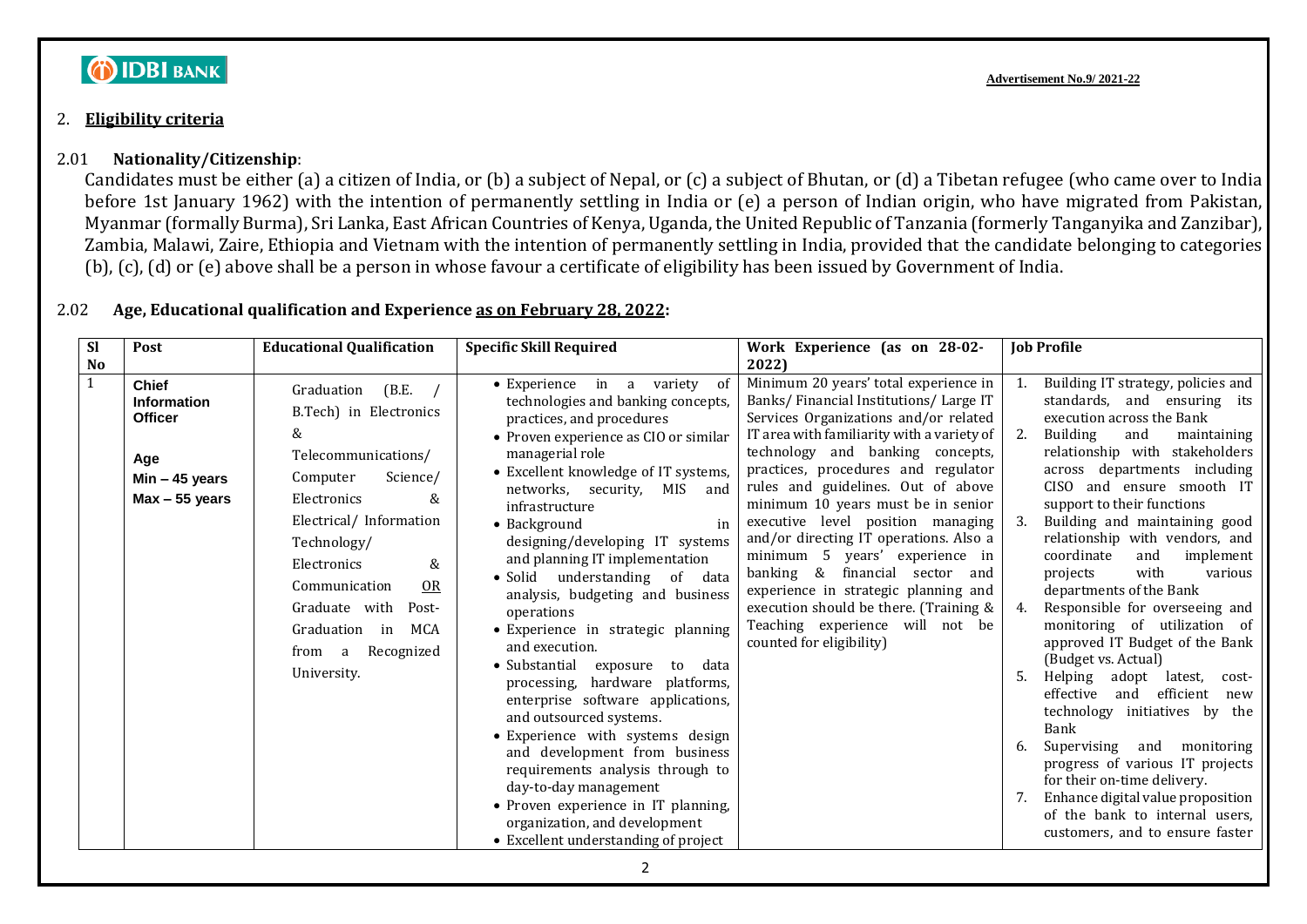| <b>DIDBI BANK</b>                                                                                            |                                                                                                       | Advertisement No.9/2021-22                                                                                                                                                                                                                                                                                                                                                                                                                                                                                                                                                                                                                                                                                                                                                                                                                                                                                                                                                                                                                                                                                                                                                                                                                                                                                                                                                                                                                        |
|--------------------------------------------------------------------------------------------------------------|-------------------------------------------------------------------------------------------------------|---------------------------------------------------------------------------------------------------------------------------------------------------------------------------------------------------------------------------------------------------------------------------------------------------------------------------------------------------------------------------------------------------------------------------------------------------------------------------------------------------------------------------------------------------------------------------------------------------------------------------------------------------------------------------------------------------------------------------------------------------------------------------------------------------------------------------------------------------------------------------------------------------------------------------------------------------------------------------------------------------------------------------------------------------------------------------------------------------------------------------------------------------------------------------------------------------------------------------------------------------------------------------------------------------------------------------------------------------------------------------------------------------------------------------------------------------|
| <b>Professional</b><br>Qualification<br>Desirable: MBA from a<br>Recognized University<br>will be desirable. | management principles<br>• Excellent<br>written,<br>oral<br>communication and interpersonal<br>skills | product launches, richer set of<br>features, greater flexibility, etc.<br>Providing in-depth technical<br>8.<br>expertise to the Top Management<br>of the Bank.<br>Oversees negotiation resulting in<br>9.<br>price and quality optimization<br>10. Oversee<br>review/renew<br>performance of IT Vendors and<br>consultant<br>11. Monitoring Management of MISD<br>team for automated information<br>retrieval,<br>generation<br>and<br>dissemination of information<br>12. Ensuring optimal utilization of IT<br>resources<br>and<br>adopting<br>systematic project management<br>methodology in all projects<br>within the vertical.<br>13. Manage<br>key<br>outsourcing<br>relationships, to ensure high<br>quality and timely delivery for<br>IDBI Bank at competitive pricing.<br>14. Manage<br>and<br>supervise<br>development<br>various<br>of<br>applications<br>catering to IT<br>operations<br>and<br>business<br>requirements.<br>15. Lead IT strategic and operational<br>planning to achieve business<br>goals by fostering innovation,<br>prioritizing IT initiatives, and<br>coordinating the evaluation,<br>deployment and management of<br>current and future IT resources<br>and systems across the Bank.<br>16. Provide high quality day-to-day<br>operations of technology and<br>technology enabled business<br>functions.<br>maintain an<br>17. Develop and<br>appropriate IT organizational<br>structure that supports the |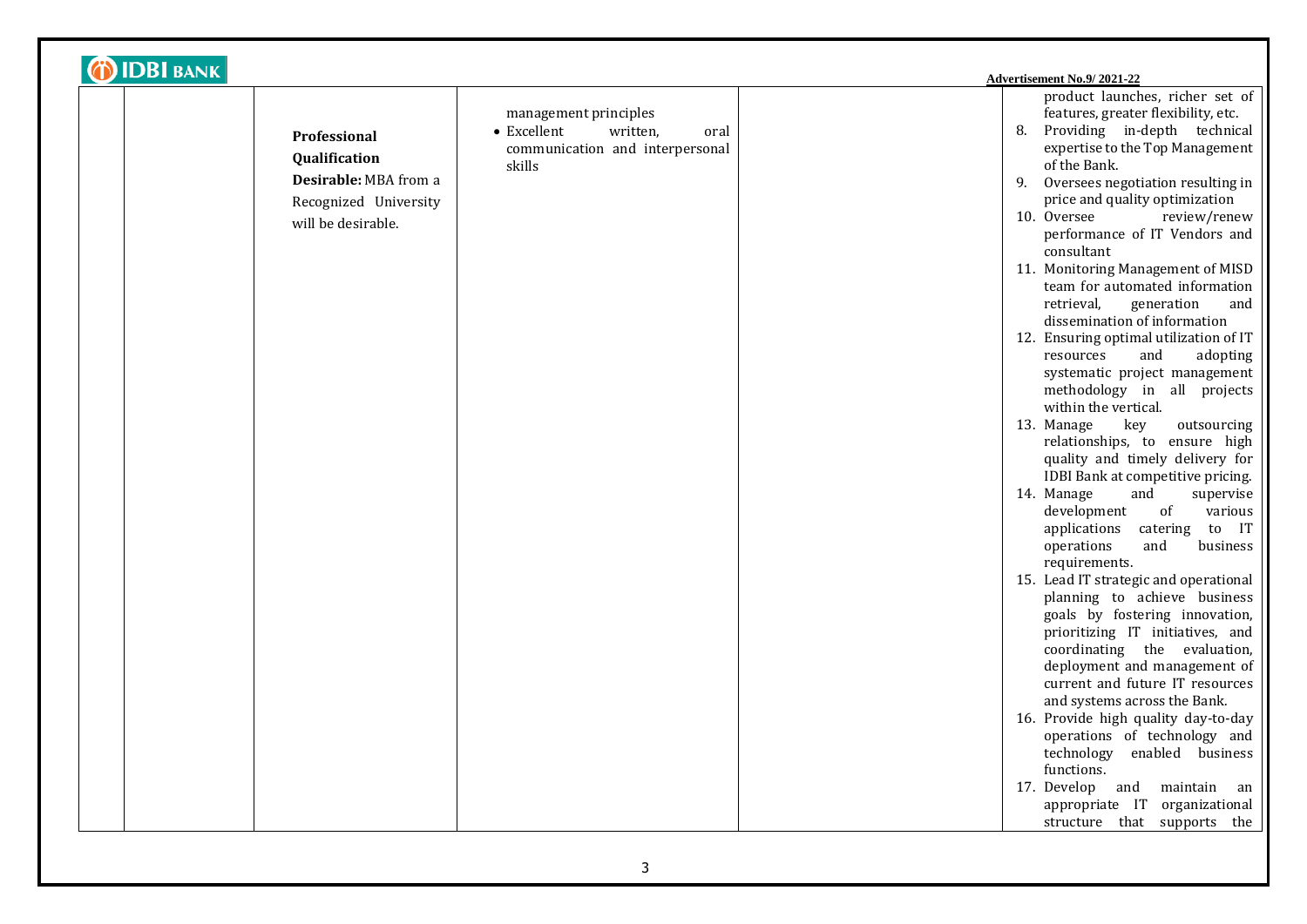| <b>DIDBI BANK</b><br>Advertisement No.9/2021-22 |  |                                      |                 |
|-------------------------------------------------|--|--------------------------------------|-----------------|
|                                                 |  | Bank's<br>needs,                     | including       |
|                                                 |  | information and cybersecurity.       |                 |
|                                                 |  | 18. Keep current with trends and     |                 |
|                                                 |  |                                      |                 |
|                                                 |  | issues in the IT industry,           |                 |
|                                                 |  | including current technologies,      |                 |
|                                                 |  | best<br>practices                    | and             |
|                                                 |  | costs/investments and advice,        |                 |
|                                                 |  | counsel, and educate executives      |                 |
|                                                 |  | and management on their              |                 |
|                                                 |  | competitive or financial impact.     |                 |
|                                                 |  | 19. Promote and oversee strategic    |                 |
|                                                 |  | relationships between internal IT    |                 |
|                                                 |  | resources and external entities      |                 |
|                                                 |  | and<br>outsourced                    | service         |
|                                                 |  | providers.                           |                 |
|                                                 |  | 20. Identify opportunities for the   |                 |
|                                                 |  | appropriate and cost-effective       |                 |
|                                                 |  | investments                          | of<br>financial |
|                                                 |  | resources in IT systems and          |                 |
|                                                 |  | resources.                           |                 |
|                                                 |  | 21. Responsible                      | for<br>ensuring |
|                                                 |  | compliance with legal                | and             |
|                                                 |  | regulatory requirements in the       |                 |
|                                                 |  | areas of data confidentiality, data  |                 |
|                                                 |  | integrity,<br>data                   | availability,   |
|                                                 |  | vendor management and IT             |                 |
|                                                 |  | management.                          |                 |
|                                                 |  | 22. Ensure continuous delivery of IT |                 |
|                                                 |  | services through oversight of        |                 |
|                                                 |  | service level agreements with        |                 |
|                                                 |  | end users and monitoring of IT       |                 |
|                                                 |  | systems performance and their        |                 |
|                                                 |  | providers.                           |                 |
|                                                 |  | 23. Providing support in smooth      |                 |
|                                                 |  | conduct<br>of                        | Board<br>level  |
|                                                 |  | Committees on IT                     |                 |
|                                                 |  | 24. Supervising the implementation   |                 |
|                                                 |  | of IT Governance as per RBI          |                 |
|                                                 |  | guidelines & in line with industry   |                 |
|                                                 |  | best standard. #                     |                 |

# The Bank may also assign such other related jobs/ assignments as may be decided from time to time.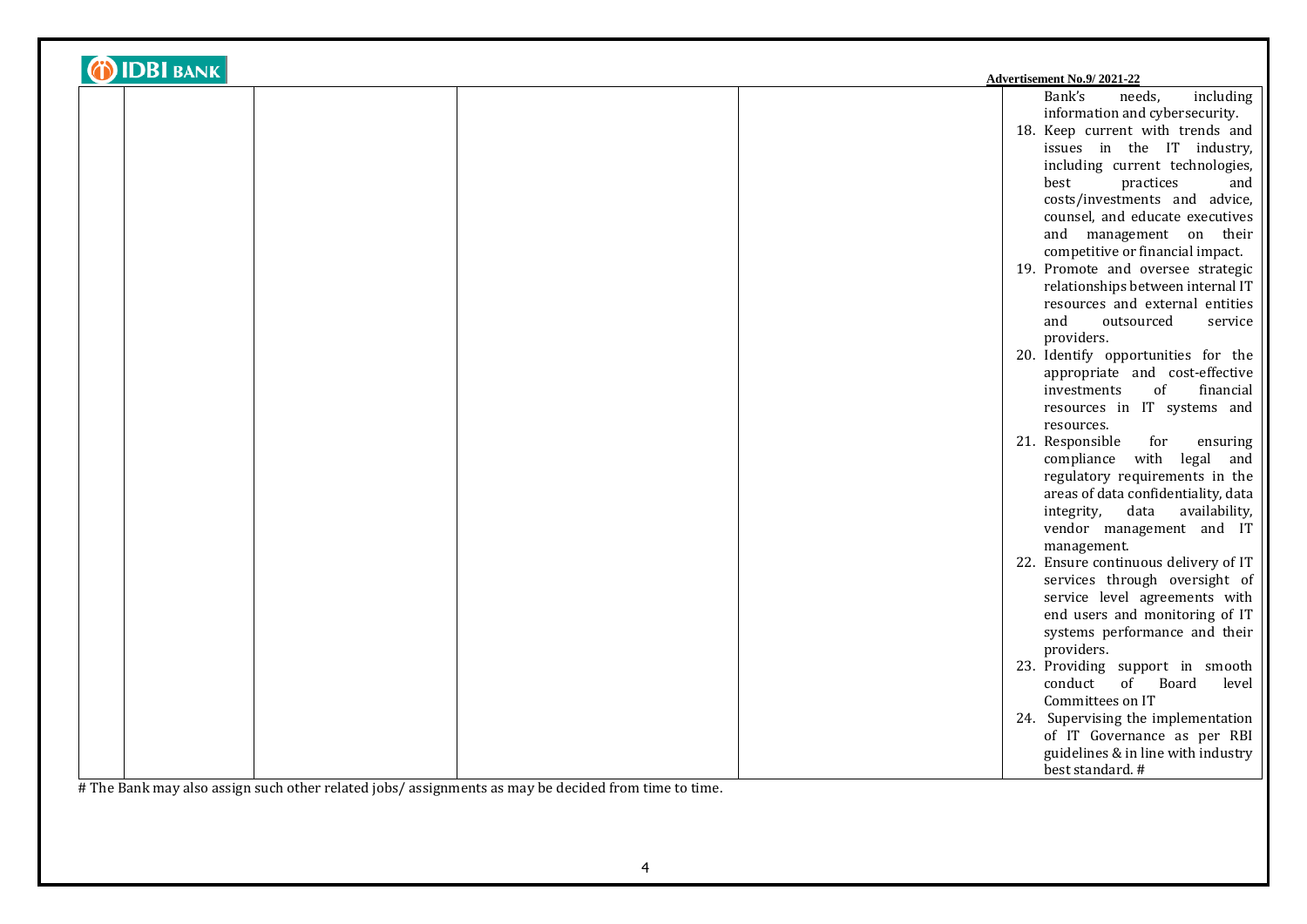# **OIDBIBANK**

### **3. Terms of Appointment**

**Advertisement No.9/ 2021-22**

| No.    | <b>Particulars</b>                     | <b>Terms &amp; Conditions</b>                                                                                                             |
|--------|----------------------------------------|-------------------------------------------------------------------------------------------------------------------------------------------|
| (i)    | Period                                 | Contract for a period of 3 years (extendable up to 5 years at Bank's discretion and subject to statuary and regulatory guidelines) to be  |
|        |                                        | reviewed every year.                                                                                                                      |
| (ii)   | Nature of appointment                  | Appointment for the post will be contractual in nature                                                                                    |
| (iii)  | Remuneration                           | Consolidated remuneration based on experience, Seniority level per annum (CTC) subject to deduction of taxes as applicable and review     |
|        |                                        | of performance on annual basis.                                                                                                           |
|        |                                        | CTC comprises of all the emoluments/allowances/benefits/perquisites, etc. paid as one time/ monthly/ periodically/ annually except as     |
|        |                                        | mentioned in the terms and conditions separately.                                                                                         |
| (iv)   | Leave                                  | 12 days of Casual Leave (CL) for every calendar year. In addition to CL, appointee will be entitled for 15 days of leave. However, if the |
|        |                                        | contractual period starts mid of a calendar year, proportionate CL and other leaves shall be accordingly granted on pro-rata basis. Un    |
|        |                                        | availed leaves, if any, shall neither be eligible for encashment nor carried forward.                                                     |
| (v)    | official<br>facilities<br>for<br>Other | TA/HA, mobile and laptop facility as per entitlement for CGM grade officer.                                                               |
|        | purposes                               | Air travel entitlement as applicable for CGM grade officer.<br>$\bullet$                                                                  |
|        |                                        | The facilities will be payable subject to approval of the supervisor.                                                                     |
| (vi)   | Termination of contract                | The contract may be terminated by either party by giving to the other one month's notice or pay in lieu thereof. Further, absence beyond  |
|        |                                        | 15 days would result in termination of the contract, unless approved by the competent authority.                                          |
| (vii)  | Superannuation benefits                | No superannuation benefit shall be applicable.                                                                                            |
| (viii) | Service rules                          | In addition to the terms and conditions of appointment, during the contractual period, the appointee shall generally be governed by the   |
|        |                                        | IDBI Bank Limited Officer's Conduct, Discipline and Appeal Rules, 2006 as amended from time to time.                                      |
|        |                                        |                                                                                                                                           |
| (ix)   | Accommodation                          | The applicants shall make own arrangements for his/her stay and it shall not be incumbent on the Bank to provide any residential          |
|        |                                        | accommodation.                                                                                                                            |
| (x)    | Undertaking                            | The appointee shall furnish a non-disclosure undertaking in the prescribed format on the stamp paper of requisite value at the time of    |
|        |                                        | joining.                                                                                                                                  |
|        |                                        |                                                                                                                                           |
| (xi)   | Posting                                | Candidates are likely to be posted at Mumbai/Navi Mumbai however the Bank reserves the right to post to any offices of the Bank or to     |
|        |                                        | any place as per requirement of the Bank.                                                                                                 |
| (xii)  | <b>Residual Matters</b>                | As may be decided by IDBI Bank Ltd. from time to time.                                                                                    |
|        |                                        |                                                                                                                                           |
|        |                                        |                                                                                                                                           |

## **4. Selection Procedure :**

4.01 The selection process will comprise of:-

(i) Preliminary screening and shortlisting based on the eligibility criteria, candidate's qualifications, suitability/ experience, etc. submitted with the applications.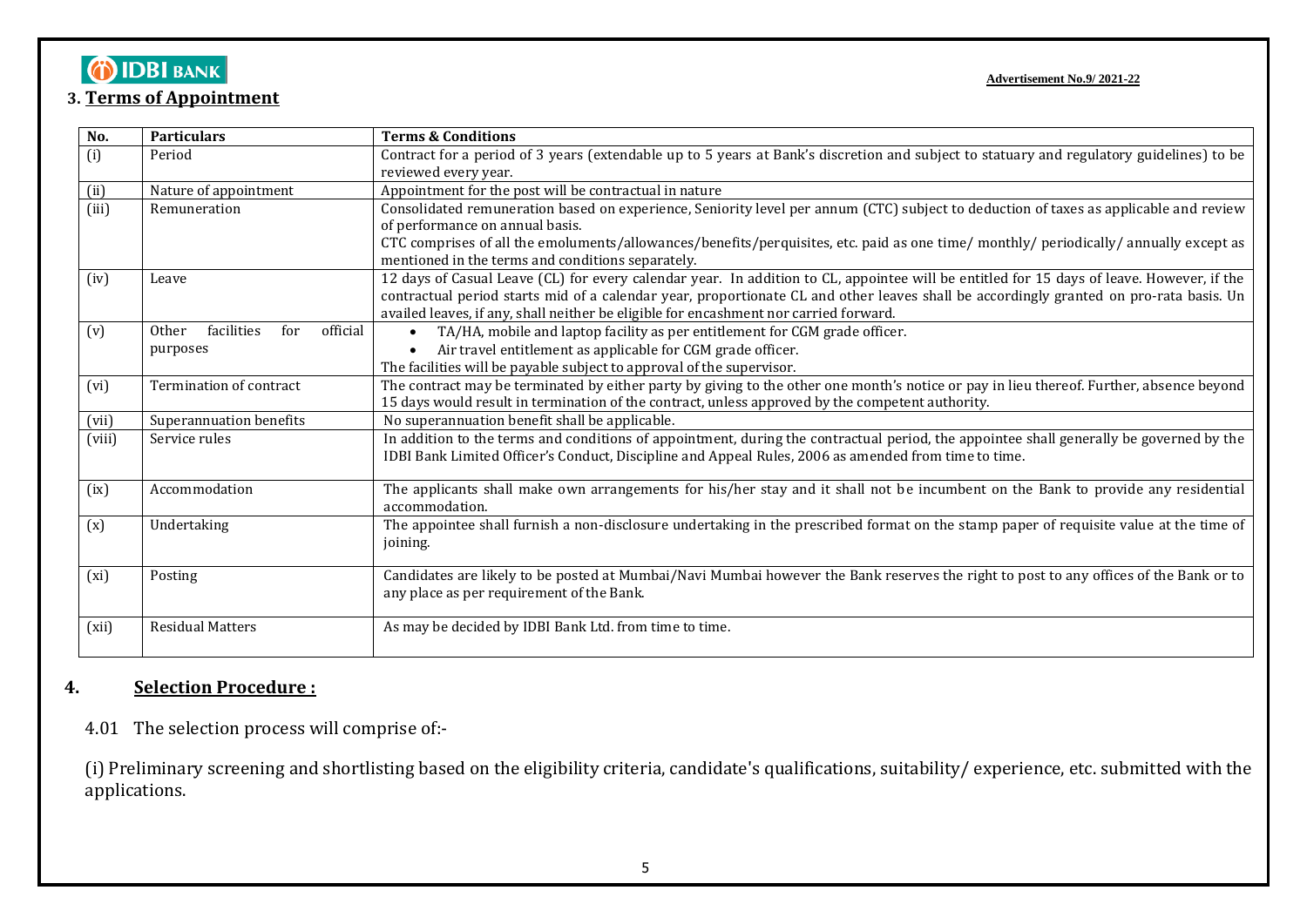# **DIDBI BANK**

#### **Advertisement No.9/ 2021-22**

(ii) The candidature, after preliminary screening and without verification of documents, will be provisional for the position and will be subject to verification of all details/ documents with the originals when a candidate reports for PI (if called).

(iii)Only such shortlisted candidates who qualify in Personal Interview and are sufficiently high in the merit list will be shortlisted for further selection.

(iv)The center & address of the venue, time and date of interview will be informed to the shortlisted candidates through e-mail / call letter and candidates have to attend the same at their own cost. Request for change of center/date/time will not be entertained. However, the Bank reserves its right to change/ add/ cancel the date, time, center, venue for the PI or hold supplementary selection process on particular date/ session/ venue/ center for set of candidates at its discretion, under unforeseen circumstances, if any. The changes, if any, shall be intimated to the candidates through Bank's website and/or candidate's registered e-mail in advance.

(v)Selection will be on the basis of marks secured by the candidate in PI. Bank may change the mode of selection depending upon the number of suitable candidates.

(vi)The final selection of candidate is subject to qualification in PI, being sufficiently high in the merit list, being declared medically fit as per the Bank's standards of fitness and fulfilling the stipulated eligibility criteria as on the cut-off date.

(vii)In case, more than one candidate scores the cut off marks (common mark at cut off point); such candidates will be ranked according to their age in descending order.

(viii) The Bank reserves the right to call only a requisite number of candidates for the Interview post preliminary shortlisting of applications. The Bank's decision in the matter shall be final, irrevocable and without any recourse to the applicants.

4.02 Mere eligibility, admission/qualification in PI does not imply that the Bank is satisfied beyond doubt about the candidate's eligibility and it shall not vest any right in a candidate for selection. The Bank would be free to reject the candidature of any candidate at any stage of recruitment process, if he/she is found to be ineligible and/or furnished incorrect or false information/ certificates/ documents or has suppressed any material facts. If appointed, such a candidate may be summarily removed from the services of the Bank.

*Important: The PI may be held at the Bank's Corporate Office in Mumbai or virtually. While appearing for PI, if called, the candidate should produce valid prescribed documents given below. In the absence of documents candidature of the candidates shall be cancelled. Bank takes no responsibility to receive/ collect any certificate/remittance/ document sent separately.*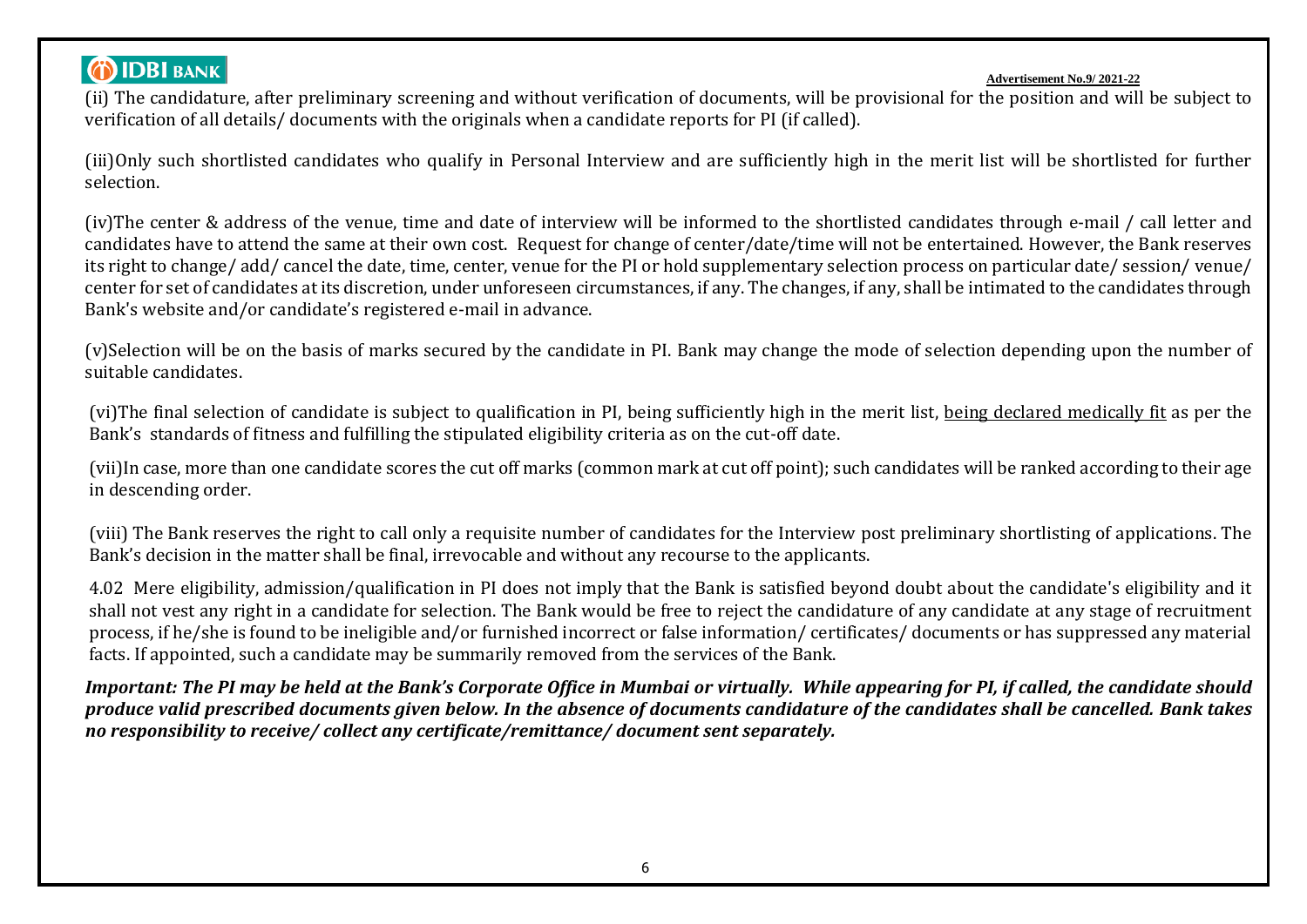# **DIDBI BANK**

### **5. List of Documents to be produced at the time of PI (as applicable):**

The following documents in original together with a self-attested photocopy in support of the candidate's eligibility and identity are to be invariably submitted at the time of interview failing which the candidate may not be permitted to appear for the interview. Non submission of requisite documents by the candidate at the time of interview will debar his/her candidature from further participation in the recruitment process.

- i) Print out of the original and valid Interview Call Letter.
- ii) Photo Identify Proof as indicated in Point 7 below.
- iii) Mark sheets & provisional / degree certificates for educational qualifications.
- iv) Work Experience: For the Past employer: Relieving Letters and Experience Certificate from the past employer and for the present employer: Experience certificate, Offer Letters, Pay or Salary Slips clearly indicating the date of joining and date of relieving for each of the past or previous employer(s) mentioning the functional area of experience. The experience certificate or testimonials produced by the candidates should indicate the date of joining and relieving, designation at the time of joining, date of promotion with designation, if any. In case the same is not mentioned in either the experience certificate or Relieving letter, a bonafide experience certificate is required mentioning the experience of the candidate in desired functional area along with the duration. Any adverse remark from the previous employer(s) or any act of misconduct/ wrong committed by the candidate would be a disqualification to apply and render the candidature for cancellation.
- v) Candidates serving in Government/ Quasi Govt. Offices/ Public Sector Undertakings (including Nationalized Banks and Financial Institutions) are required to produce a "No Objection Certificate" from their employer at the time of joining the Bank, in the absence of which their candidature will not be considered.
- vi) Candidates will not be allowed to appear for the interview if he/ she fail to produce the relevant eligibility documents as mentioned above.

Note: Inability to produce any of the above mentioned documents (both original and attested copy) at the time of interview will render the candidates ineligible for the selection. **No documents shall be directly sent to the Bank by candidates before or after the interview.**

## **6. How to apply:**

a**. Candidates are required to send their application to "***[recruitment@idbi.co.in"](mailto:recruitment@idbi.co.in)* **mentioning the Name of the Post in the subject line.** 

b. **Intimation will be sent to the candidate's email ID/ Mobile Number specified in the application form. If candidates do not receive the email / SMS intimations at the email ID/ Mobile number specified by them, they may consider that their application has not been successfully registered.**

c. An application which is incomplete in any respect such as without photograph and signature uploaded in the application form will not be considered as valid.

d. Any information submitted by a candidate in his/ her application shall be binding on the candidate personally and he/ she shall be liable for prosecution/ civil consequences in case the information/ details furnished by him/ her are found to be false at a later stage.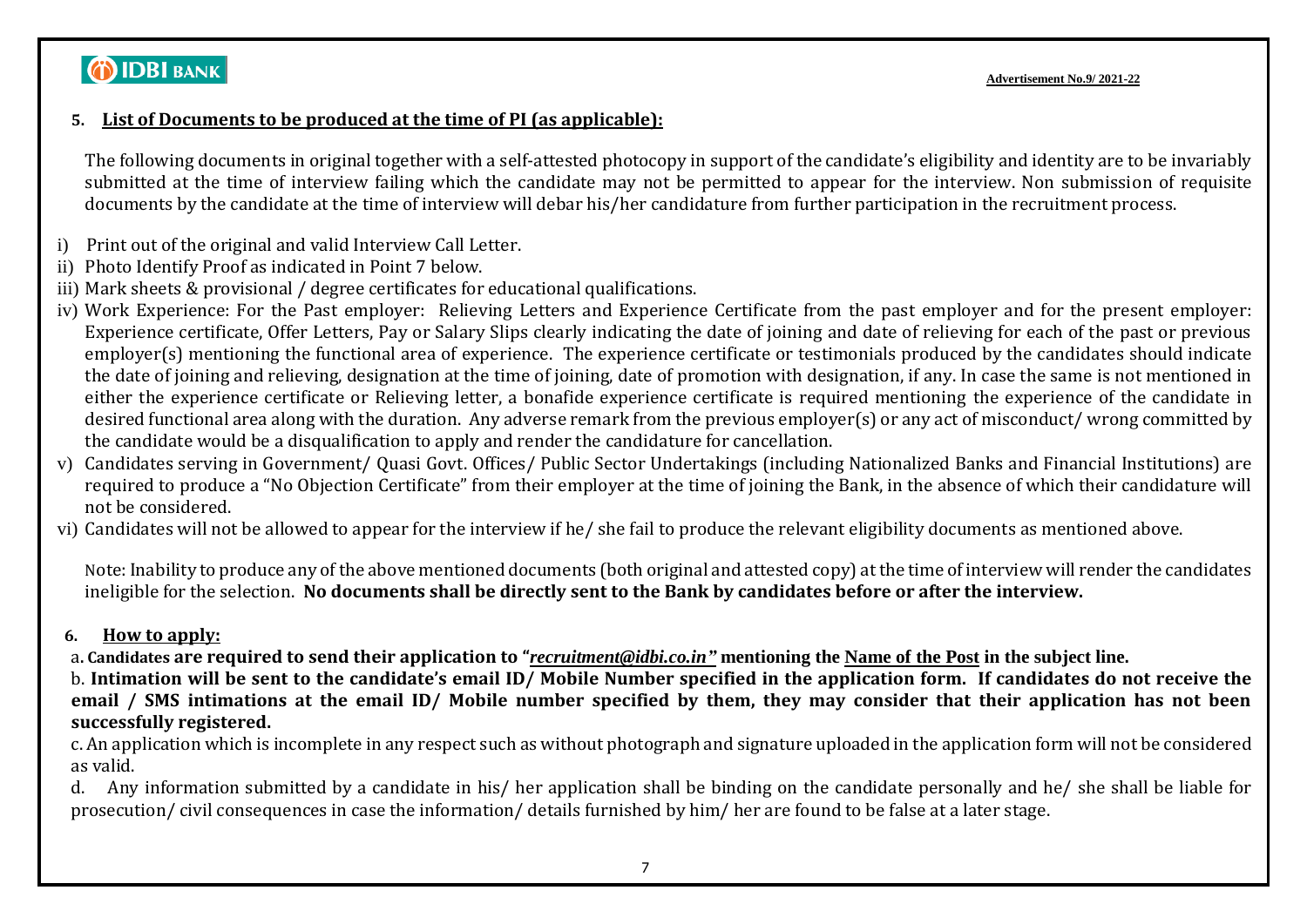# **DIDBI BANK**

### 7. **Identity Verification**

At the time of PI, the original call letter along with a photocopy of the candidate's photo identity (bearing the same name as it appears on the call letter) such as PAN Card/ Passport/ Driving License/ Voter's Card/ Bank Passbook with photograph/ Photo identity proof issued by a Gazzetted Officer/ People's Representative along with a photograph / Identity Card issued by a recognized College/ University/ Aadhar card with a photograph/ Employee ID should be submitted to the invigilator for verification. The candidate's identity will be verified with respect to his/ her details on the call letter, in the Attendance List and requisite documents submitted. **If identity of the candidate is in doubt the candidate may not be allowed to appear for the PI.** 

In case of candidates who have changed their name, they will be allowed only if they produce original Gazette notification/ their original marriage certificate/ affidavit in original, mentioning the changed name.

Note: Candidates have to produce, in original, the same photo identity proof bearing the name as it appears on the application form/ call letter and submit photocopy of the same.

### **8. General Eligibility**

Medical Fitness, Character and Caste (wherever applicable) verification of selected candidates: The appointment of selected candidates will be subject to their being declared medically fit as per medical fitness standards followed by the Bank and upon satisfactory verification of their character, antecedents and caste certificates (wherever applicable). Till such time, the appointment of the selected candidates in the Bank will be provisional. Such appointment will also be subject to the Service, Conduct Rules & Policies of the Bank.

### **9. General Instructions**

- (i) Cut-off date: February 28, 2022.
- (ii) Before submitting the application form, the candidates must ensure that they fulfill all the eligibility criteria with respect to age, educational qualifications, experience, etc. as stated in this advertisement. If the candidates are not eligible, their candidature will be cancelled at any stage of the recruitment. If the candidate qualifies in the selection process and subsequently it is found that he or she does not fulfill the eligibility criteria, his or her candidature will be cancelled and if appointed, services would be terminated without any notice or compensation.
- (iii)**Candidates are required to send their application to "***[recruitment@idbi.co.in"](mailto:recruitment@idbi.co.in)* **mentioning the** *Name of the Post* **in the subject line.**
- (iv) IDBI Bank reserves the right to modify or amend or reverse or cancel any or all of the provisions of the recruitment process including eligibility criteria.
- (v) IDBI Bank may at its sole discretion, re-hold PI or additional PI, wherever necessary in respect of a center or venue or specific candidates(s) and/or all centers or all candidates.
- (vi) Any resultant dispute arising out of this advertisement and the selection process shall be subject to the sole jurisdiction of the Courts situated in Mumbai only.